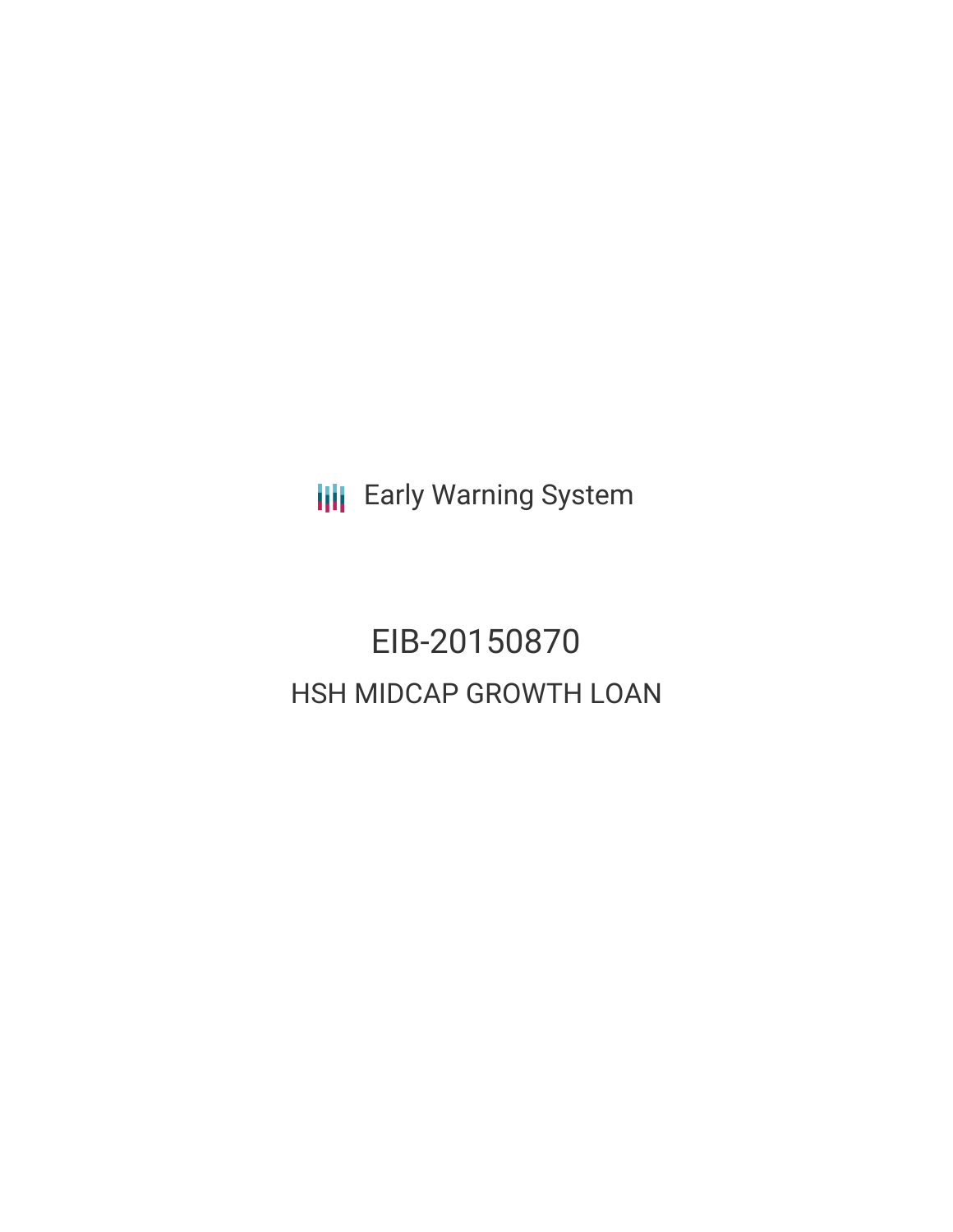

## **Quick Facts**

| <b>Countries</b>               | Germany                        |
|--------------------------------|--------------------------------|
| <b>Financial Institutions</b>  | European Investment Bank (EIB) |
| <b>Status</b>                  | Proposed                       |
| <b>Bank Risk Rating</b>        |                                |
| <b>Borrower</b>                | <b>HSH NORDBANK AG</b>         |
| <b>Sectors</b>                 | Finance                        |
| <b>Investment Amount (USD)</b> | \$150.00 million               |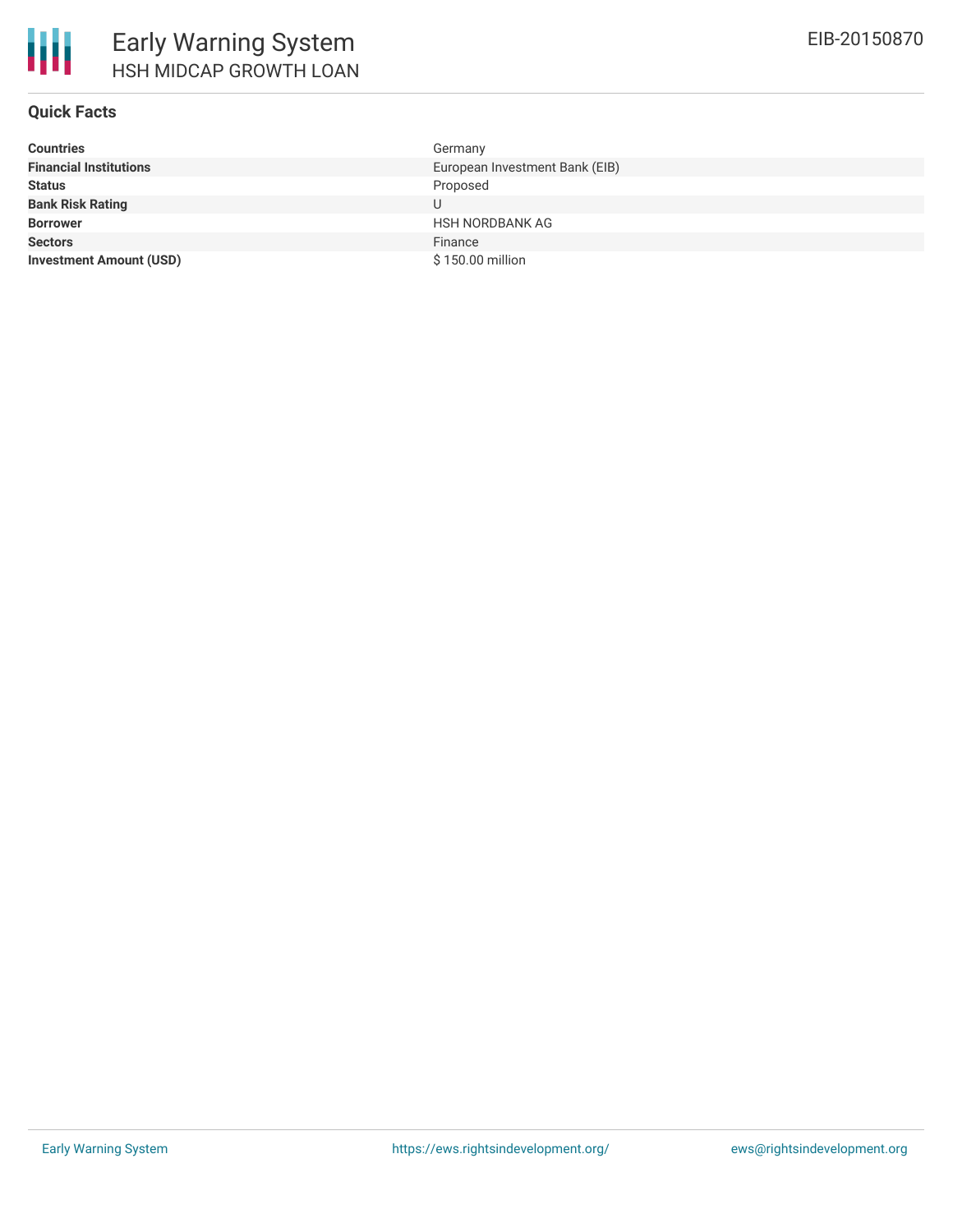# **Project Description**

DESCRIPTION

Financing in support of small and medium-scale projects of up to EUR 50m promoted by mid-cap companies

### **OBJECTIVES**

Financing of small/medium projects carried out by mid-caps

### ENVIRONMENTAL ASPECTS

Final beneficiaries will be requested to comply with applicable national and EU legislation, as appropriate.

#### PROCUREMENT

Final beneficiaries will be requested to comply with applicable national and EU legislation, as appropriate.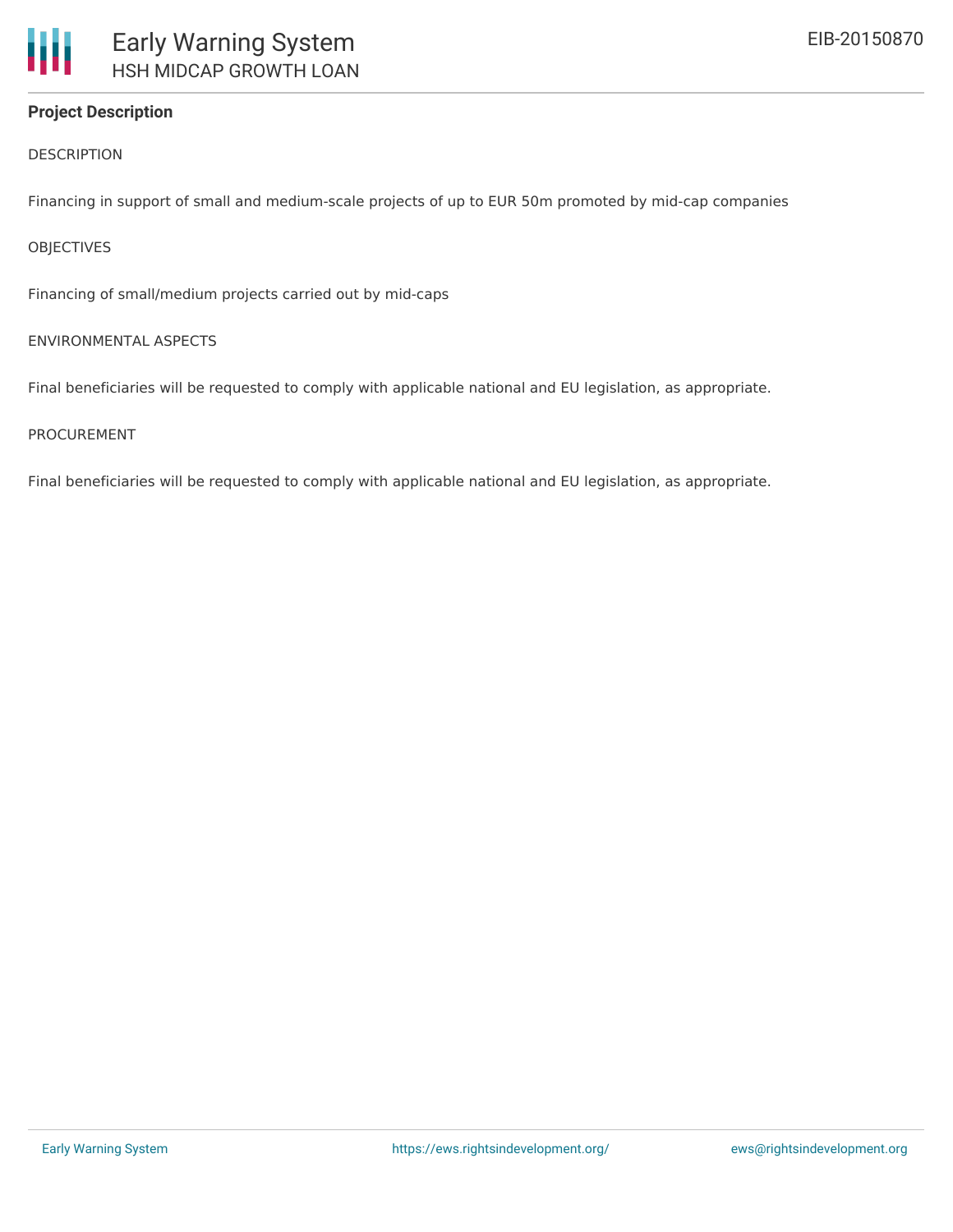

## **Investment Description**

European Investment Bank (EIB)